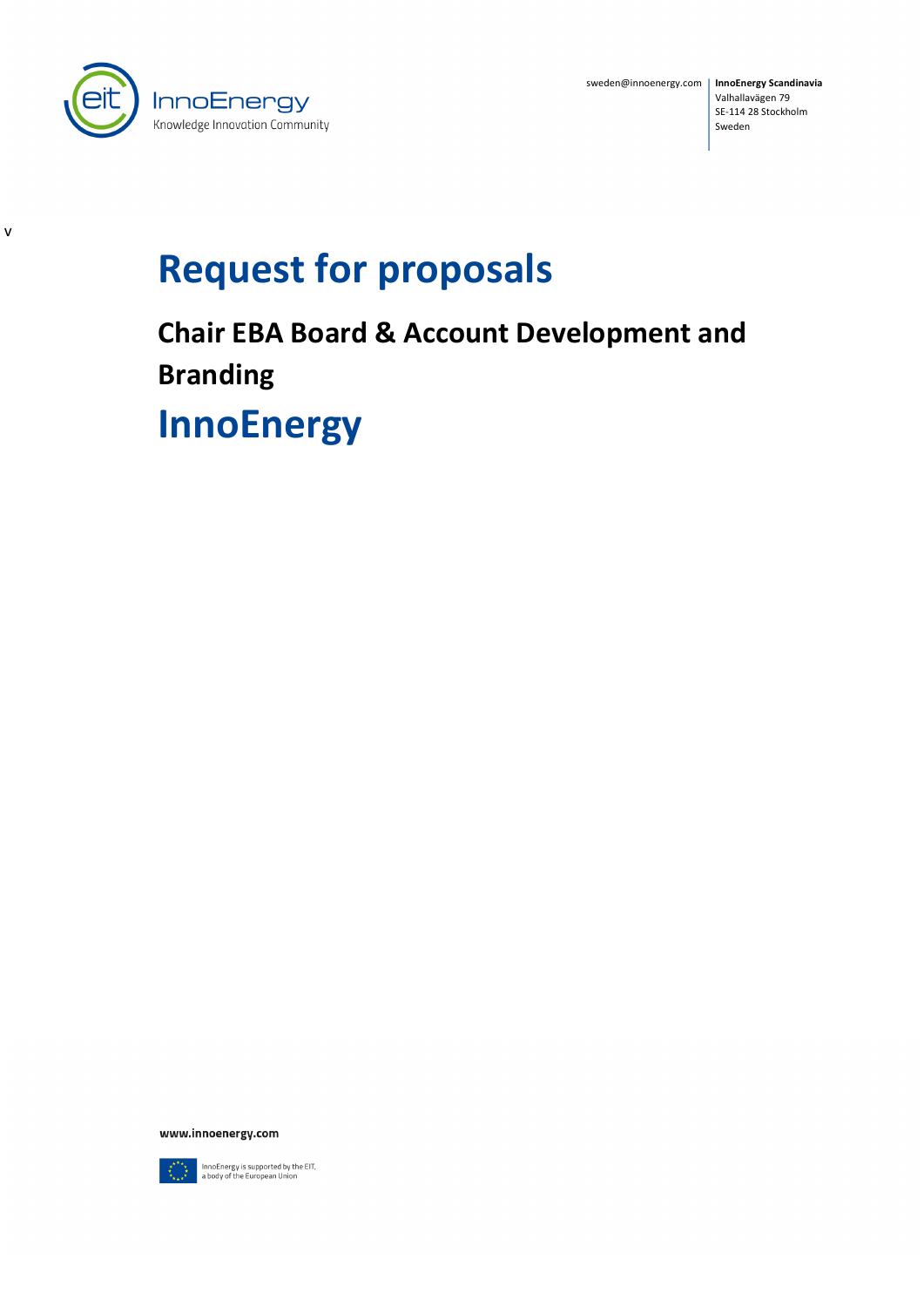# <span id="page-1-0"></span>1. Table of contents

| 1.    | Table of contents                                    | $\overline{2}$ |
|-------|------------------------------------------------------|----------------|
| 2.    | Overview of InnoEnergy                               | 3              |
| 3.    | Scope of work                                        | 3              |
| 4.    | Proposal Process                                     | 3              |
| 4.1.  | Participation                                        | 3              |
| 4.2.  | Submission of proposal                               | 3              |
| 4.3.  | Validity of the proposals                            | 4              |
| 4.4.  | Requests for additional information or clarification | 5              |
| 4.5.  | Costs for preparing proposals                        | 5              |
| 4.6.  | Ownership of the proposals                           | 5              |
| 4.7.  | Clarification related to the submitted proposals     | 5              |
| 4.8.  | Negotiation about the submitted proposal             | 5              |
| 4.9.  | Evaluation of proposals                              | 5              |
| 4.10. | Signature of contract(s)                             | 6              |
| 4.11. | Cancellation of the proposal procedure               | 6              |
| 4.12. | Appeals/complaints                                   | 7              |
| 4.13. | Ethics clauses / Corruptive practices                | 7              |
| 4.14. | Annexes                                              | 7              |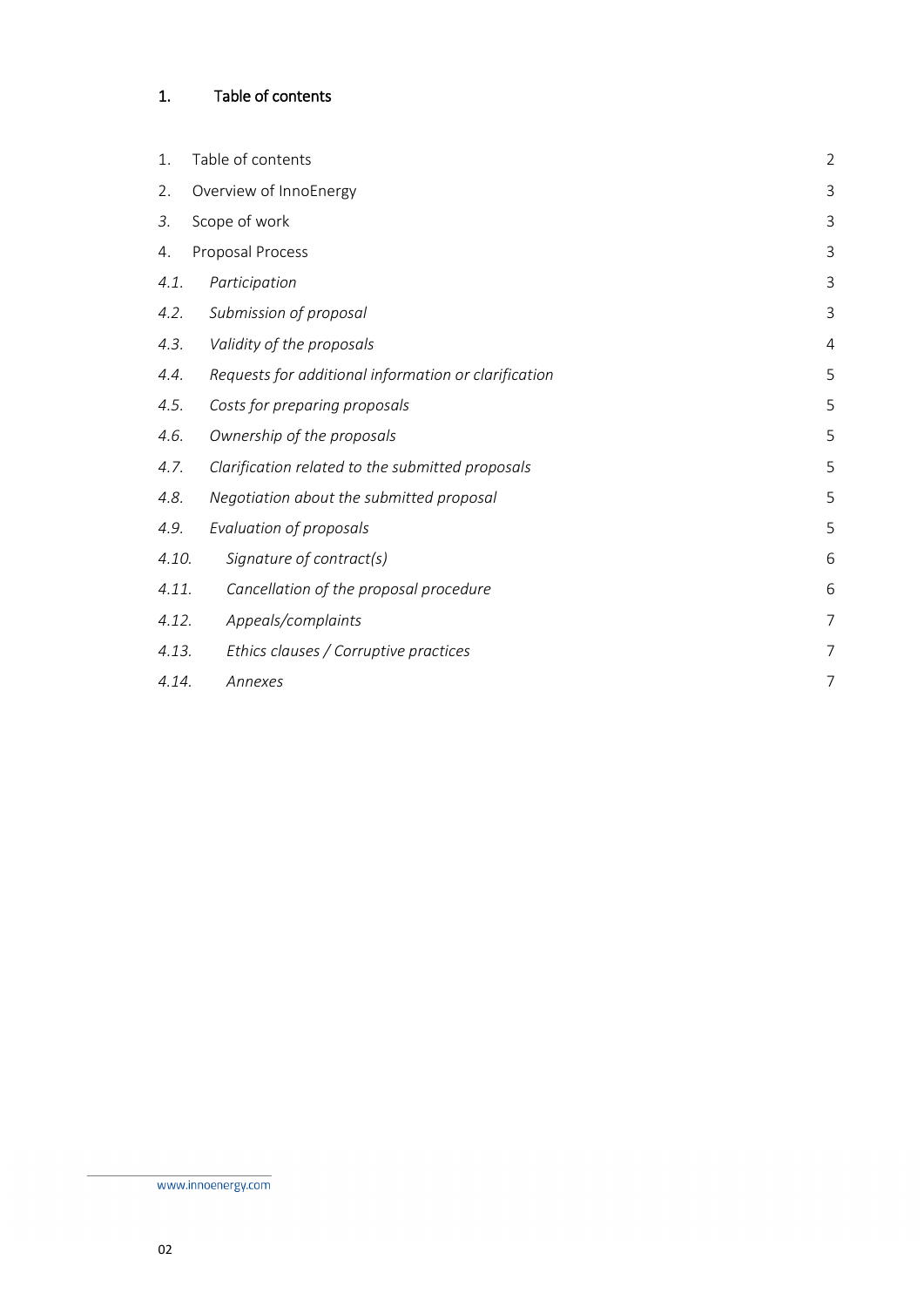# <span id="page-2-0"></span>2. Overview of InnoEnergy

InnoEnergy SE is a European company fostering the integration of education, technology, business and entrepreneurship and strengthening the culture of innovation. The challenge is big, but our goal is simple: to achieve a sustainable energy future for Europe. Innovation is the solution. New ideas, products and services that make a real difference, new businesses and new people to deliver them to market. At InnoEnergy we support and invest in innovation at every stage of the journey – from classroom to end-customer. With our network of partners we build connections across Europe, bringing together inventors and industry, graduates and employers, researchers and entrepreneurs, businesses and markets.

We work in three essential areas of the innovation mix:

• Education to help create an informed and ambitious workforce that understands the demands of sustainability and the needs of industry.

• Innovation Projects to bring together ideas, inventors and industry to create commercially attractive technologies that deliver real results to customers.

• Business Creation Services to support entrepreneurs and start-ups who are expanding Europe's energy ecosystem with their innovative offerings.

Bringing these disciplines together maximizes the impact of each, accelerates the development of market-ready solutions, and creates a fertile environment in which we can sell the innovative results of our work.

For more information about our company please visit the following website:

<http://www.innoenergy.com/about-innoenergy/>

## <span id="page-2-1"></span>3. Scope of work

This will be a long-term full-time position according to the work scope in Annex 3. Intended contract duration is 2 years in case of mutual satisfaction. However, this does not bind InnoEnergy in anyway may the contracted person does not live up to expectation or deliver according to what is agreed. The position will require extensive traveling. The office will be in Stockholm, Sweden.

Once the budget for 2021 is known and in satisfactory of InnoEnergy working with the winner, there is possibility to extend the contract by another 24 months through a direct award procedure. This extension is subject to permitted budget, high quality performance of the contractor, as well as continuing need for the services, but does not bind InnoEnergy in any way to carry out this special procedure.

#### <span id="page-2-3"></span><span id="page-2-2"></span>4. Proposal Process

#### *4.1.* Participation

- a) Participation in this proposal procedure is open to all tenderers.
- b) All participants must sign the Tenderers' declaration form attached and submit it with the proposal. Please note that the tenderer may not modify the text, it must be submitted signed as provided by InnoEnergy attached to the request for proposal document.

#### <span id="page-2-4"></span>*4.2.* Submission of proposal

|                    | DATE (Calendar dates) |
|--------------------|-----------------------|
| Publishing the RFP | $12^{th}$ July 2019   |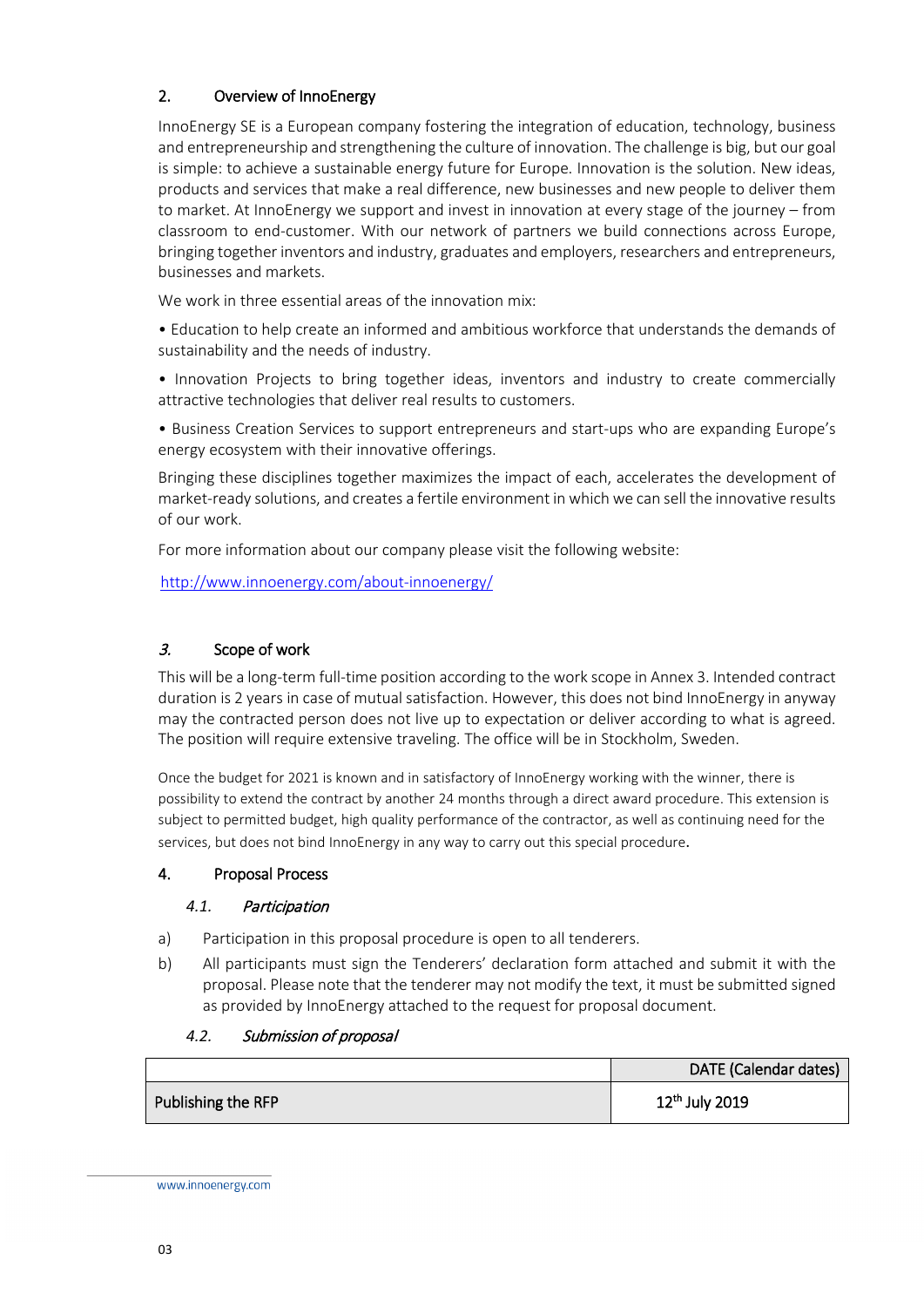| Deadline for requesting clarification from InnoEnergy | 1 <sup>st</sup> August 2019 |
|-------------------------------------------------------|-----------------------------|
| Deadline for submitting proposals                     | 6 <sup>th</sup> August 2019 |
| Intended date of notification of award                | 15th August 2019            |
| Intended date of contract signature                   | 30th August 2019            |

Proposals must be emailed in English to the following address to:

# Contact name: for the attention of Tina Angeleska E-mail: [tina.angeleska@innoenergy.com;](mailto:tina.angeleska@innoenergy.com)

and Oguzhan Erim

E-mail: [oguzhan.erim@kic-innoenergy.com](mailto:oguzhan.erim@kic-innoenergy.com) 

The proposal shall contain:

- the technical response to the service requested (point  $3$ ) a CV of the candidate.
- the financial offer (the price for the services.) The Financial offer must be presented in Swedish Crowns (SEK) per work hour. Prices must be indicated as net amount + VAT.
- an indication of supplier's insurance coverage. The proposal must specify whether the supplier has taken out a company liability insurance and/or professional liability insurance including the maximum amount of coverage in SEK per event per insurance.

Responses should be concise and clear. The tenderer's proposal will be incorporated into any contract that results from this procedure. Tenderers are, therefore, cautioned not to make claims or statements that they are not prepared to commit to contractually. Subsequent modifications and counter-proposals, if applicable, shall also become an integral part of any resulting contract.

The tenderer represents that the individual submitting the natural or legal entity's proposal is duly authorized to bind its entity to the proposal as submitted. The tenderer also affirms that it has read the instructions to tenderers and has the experience, skills and resources to perform, according to conditions set forth in this proposal and the tenderers' proposal.

Tenderers are requested to submit with their proposal together with the filled-out Tenderers' declaration form (see point 4.1).

# <span id="page-3-0"></span>*4.3.* Validity of the proposals

Tenderers are bound by their proposals for 90 days after the deadline for submitting proposals or until they have been notified of non-award.

The selected winner must maintain its proposal for a further 60 days to close the contract.

#### Proposals not following the instructions of this Request for Proposal can be rejected by InnoEnergy.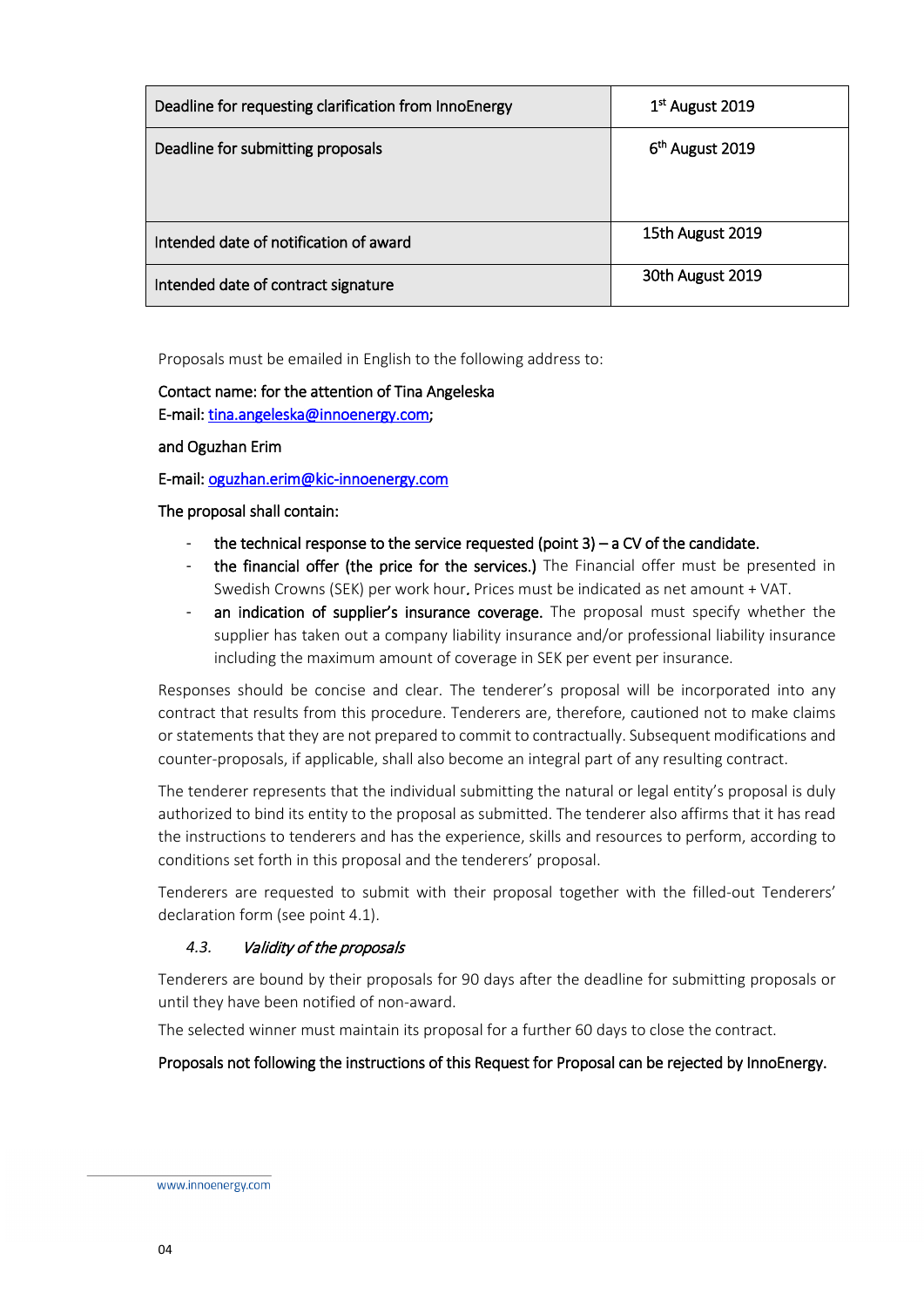# <span id="page-4-0"></span>*4.4.* Requests for additional information or clarification

The request for proposal should be clear enough to avoid tenderers having to request additional information during the procedure. In case the tenderers are in need of additional information or clarification, please address it to the address below. All information requested or answered may only be done through written communication – email only. Answers will be provided via the IE call for proposal section on the website. All questions should be sent prior to deadline for requesting clarification as specified in 4.2. In case of complex or high value procurements, InnoEnergy could arrange a clarification session which will be communicated to the tenderers.

#### Contact name: for the attention of Mrs. Tina Angeleska

E-mail: tina.angeleska@kic-innoenergy.com

The InnoEnergy has no obligation to provide clarification.

## <span id="page-4-1"></span>*4.5.* Costs for preparing proposals

No costs incurred by the tenderer in preparing and submitting the proposal are reimbursable. All such costs must be borne by the tenderer.

## <span id="page-4-2"></span>*4.6.* Ownership of the proposals

InnoEnergy retains ownership of all proposals received under this tendering procedure. Proprietary information identified as such, which is submitted by tenderer in connection with this procurement, will be kept confidential.

The potential or actual supplier should accept that during the implementation of the contract and for four years after the completion of the contract, for the purposes of safeguarding the EU's financial interests, InnoEnergy may transfer the proposal and the contract of the supplier to internal audit services, to the EIT, to the European Court of Auditors, to the Financial Irregularities Panel or to the European Anti-Fraud Office.

# <span id="page-4-3"></span>*4.7.* Clarification related to the submitted proposals

After submission of the proposals, they shall be checked if they satisfy all the formal requirements set out in the proposal dossier. Where information or documentation submitted by the tenderers are or appears to be incomplete or erroneous or where specific documents are missing, InnoEnergy may request the tenderer concerned to submit, supplement, clarify or complete the relevant information or documentation within an appropriate time limit. All information requested or answered may only be done through written communication – email only.

#### <span id="page-4-4"></span>*4.8.* Negotiation about the submitted proposal

After checking the administrative compliance of the tenderers, InnoEnergy may negotiate the contract terms with the tenderers. In this negotiation InnoEnergy will ask all tenderers to adjust the proposal or specific sections of the proposal within an appropriate time limit. In case of negotiation, InnoEnergy shall provide further information about the proceedings and timing.

# <span id="page-4-5"></span>*4.9.* Evaluation of proposals

The quality of each proposal will be evaluated in accordance with the below mentioned award criteria. The award criteria will be examined in accordance with the requested service indicated in Section 3 of the document.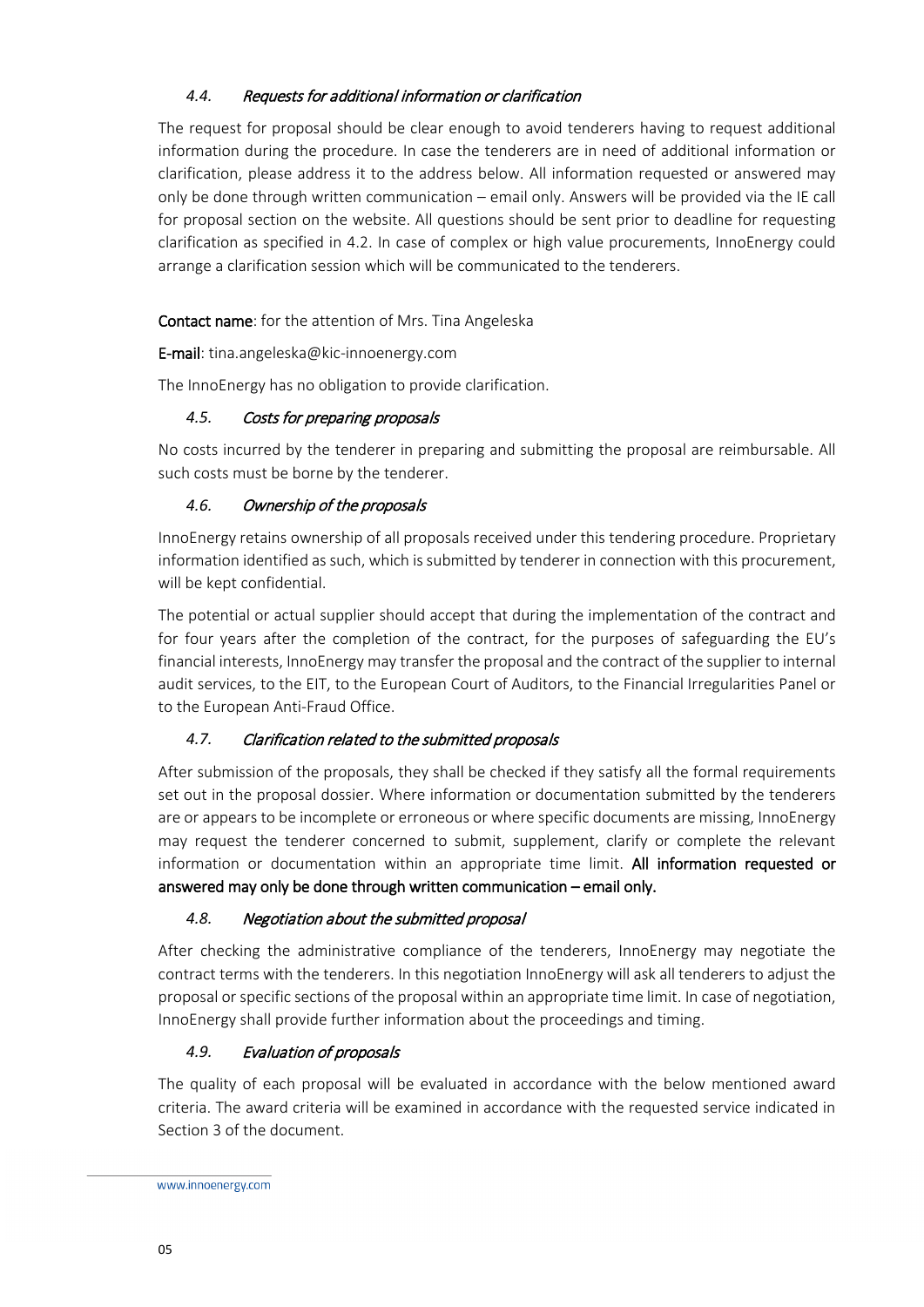If applicable, Insurance Coverage needs to be incorporated in the technical evaluation criteria. The tenderers aim to send InnoEnergy their insurance coverage for this particular service along with the proposals/offers.

#### *Evaluation criteria*

Project experience and competences of the candidate as follows:

- 1. Working experience in top leading positions in multinational companies in energy sector. Min 15 years of experience. 10 years gives 15 points. Each additional year will give 1 pointup to a maximum of 20 years (to be detailed in the CV). Maximum 20 points.
- 2. Experience from Board work in private and public organizations. Min 5 years of experience. 5 years gives 10 points. Each additional year will give 1 point - up to a maximum of 10 years (to be detailed in the CV). Maximum 20 points.
- 3. Experience from leading the development of battery related strategies on EU level. Min 5 years of experience. 5 years gives 12 points. Each additional year will give 1 point - up to a maximum of 8 years (to be detailed in the CV). Maximum 20 points.
- 4. Experience from interaction with National Governments, agencies and experience from leading the development of energy related strategies including technology and regulatory matters. Min 5 years of experience. 5 years gives 10 points. Each additional year will give 1 point - up to a maximum of 15 years (to be detailed in the CV). Maximum 15 points.

## Total technical score: 75 points maximum

1. Price: lowest offered expert unit price shall receive the highest score, other shall be calculated in relation to that in linear equation (maximum point: 40)

## Total financial score: 25 points maximum

# Total maximum score: 100.

# <span id="page-5-0"></span>*4.10.* Signature of contract(s)

The successful and unsuccessful tenderers will be informed in writing (via email) about the result of the award procedure.

For the contract the Service Agreement in Annex 2 shall apply. Any change desired by the tenderer in the provisions contained in the body of this Service Agreement needs to be communicated to InnoEnergy as part of the proposal of such tenderer. Background for this is that such desired changes need to be taken into account in the evaluation of the proposal of each tenderer under Liability Exposure above. Significant changes are likely to lengthen the negotiation process, making it less likely that the Service Agreement can be signed in time.

Within 10 days of receipt of the contract from InnoEnergy, the selected tenderer shall sign and date the contract and return it to the InnoEnergy. Upon receipt, InnoEnergy shall also sign and send back to the winner one signed copy. In case the winning tenderer is unable to enter into the contract within the above mentioned time period, InnoEnergy may decide to contract the second best.

# <span id="page-5-1"></span>*4.11.* Cancellation of the proposal procedure

In the event of cancellation of the proposal procedure, InnoEnergy will notify tenderers of the cancellation. In no event shall InnoEnergy be liable for any damages whatsoever including, without